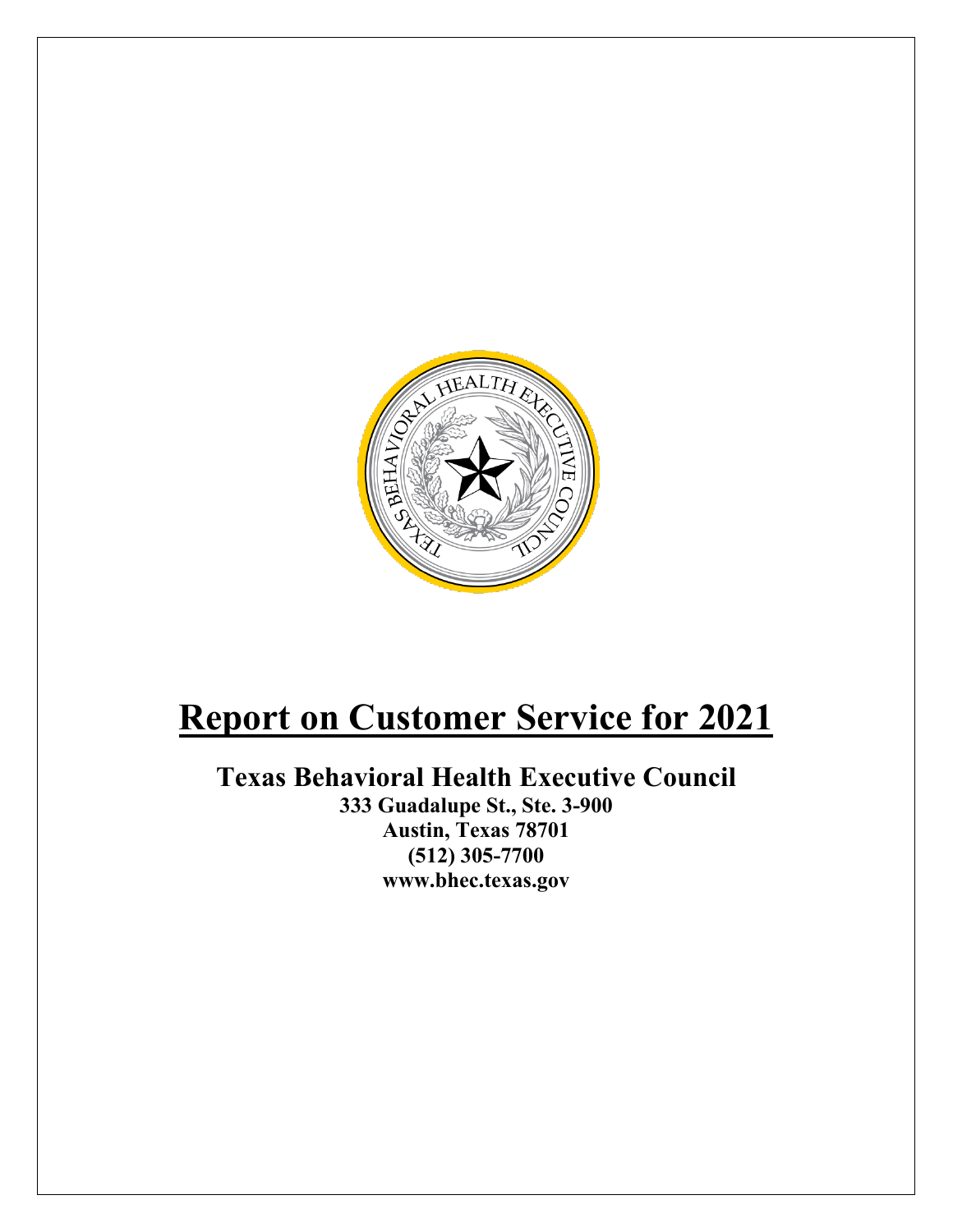The Texas Behavioral Health Executive Council (Council) was created by the 86th Legislature in 2019 following consecutive reviews of its member boards by the Sunset Advisory Commission. The Council is designed to play a central role in the regulation of behavioral health services and social work practice in Texas by providing active state supervision of its member boards, as well as creating administrative efficiencies through functional alignment and economies of scale.

The Council's member boards consist of the Texas State Board of Examiners of Marriage and Family Therapists, the Texas State Board of Examiners of Professional Counselors, the Texas State Board of Examiners of Psychologists, and the Texas State Board of Social Worker Examiners.

### **Inventory of External Customers**

The Council's primary customers for purposes of its licensing and enforcement strategies are its applicants, licensees, and complainants. However, the Council also considers anyone who contacts the agency seeking information or assistance to be a customer. The Council has attempted to identify unique customers with Question No. 1 in the survey.

### **Information-Gathering Method of Survey**

The Council conducted an online customer service satisfaction survey from September 16, 2021 through November 30, 2021. The Council sent survey invitations to its 73,072 email subscribers and placed a link to the survey on its website. The Council received 7,143 responses to its request for feedback.

In addition to the questions and topics required by Section 2114.002(b) of the Government Code (i.e., Question Nos. 12 through 19), the Council posed several other questions to assist it with identifying problem areas and improving services.

**NOTE: The Council was created by the 86th Legislature (HB1501) on September 1, 2019, but did not actually assume regulatory control over the professions in its charge, i.e., begin operations, until September 1, 2020. Thus, the Council did not provide services which could be evaluated prior to September 1, 2020.**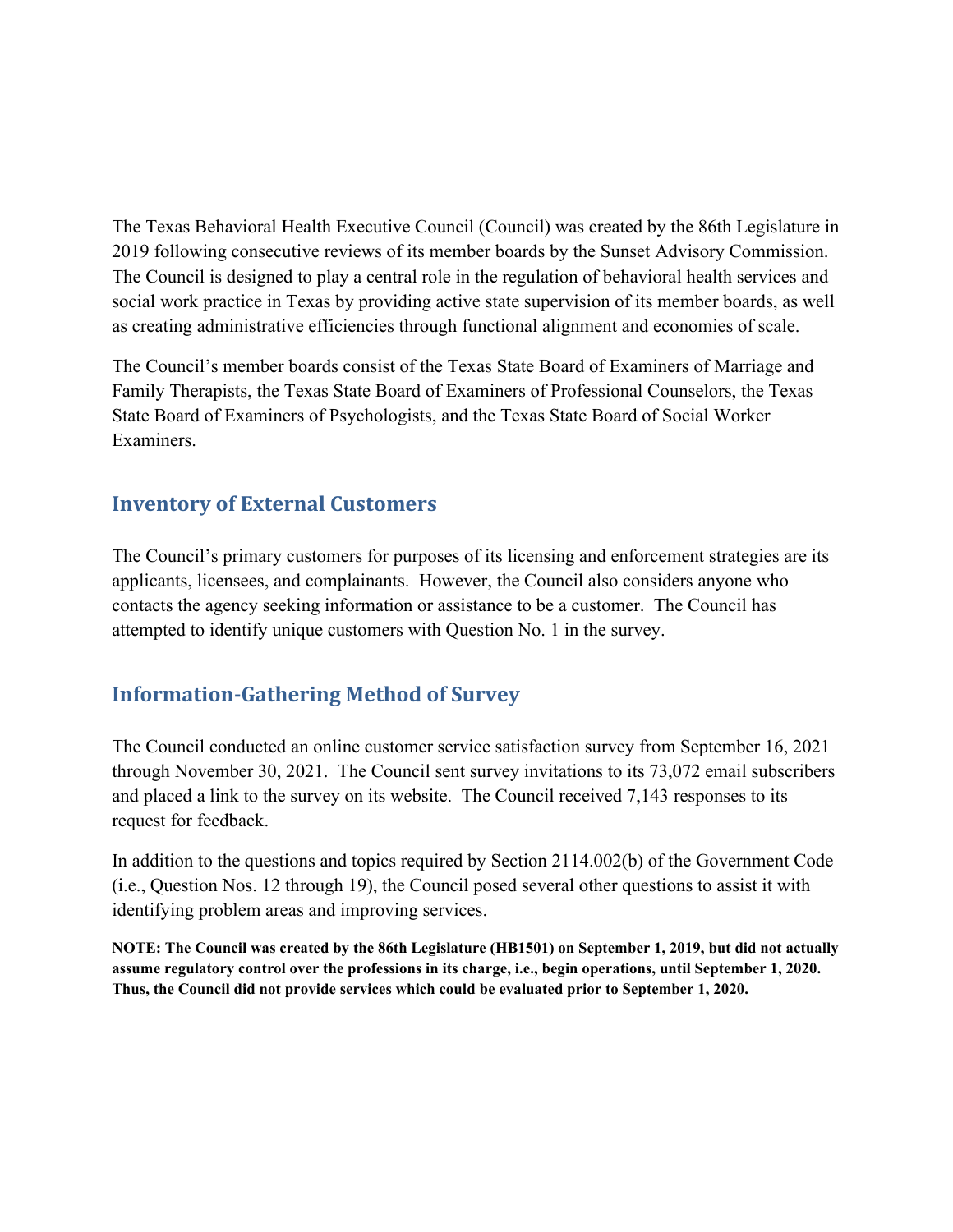### **Survey Analysis**

The survey reflects an overall neutrality about respondents' level of satisfaction with the Council's customer service, with most areas trending satisfied while a few trend unsatisfied.

With regard to the statutorily required areas of evaluation (i.e., Question Nos. 12 through 19), more respondents expressed satisfactory experiences with the Council in 7 of the 9 areas than those who expressed unsatisfactory experiences. Question Nos. 14 and 17 were the only areas where a larger percentage of respondents expressed dissatisfaction than satisfaction.

Based upon the survey responses received, the Council will continue to look for ways to improve its telephone customer service and access and usability of the website, i.e., make it more userfriendly.

While the Council believes its use of SurveyMonkey and iContact is the best methodology for conducting the requisite customer service satisfaction survey, the Council believes that additional staff trained in the design and analysis of surveys, or funding to contract with a third-party vendor to conduct the survey will be necessary to improve the survey process.

A copy of the Council's customer service satisfaction survey is attached hereto and incorporated herein for all pertinent purposes. Responses to Question Nos. 11, 20, and 21 have not been included in the attached survey because of their voluminous nature but are available for copying and inspection under the Public Information Act.

### **Performance Measure Information**

### **Outcome Measures**

Percentage of Respondents Expressing Overall Satisfaction: 41.54% of respondents expressed overall satisfaction, while 32.12% were neutral (includes N/A responses) and 26.34% expressed overall dissatisfaction.

### **Output Measures**

Total Customers Surveyed: 73,072

Response Rate: 9.78%

### **Efficiency Measures**

Cost per Customer Surveyed: The total cost per individual surveyed is \$0.11 and the total cost per respondent is \$1.14. Costs were calculated by adding the annual subscription fee for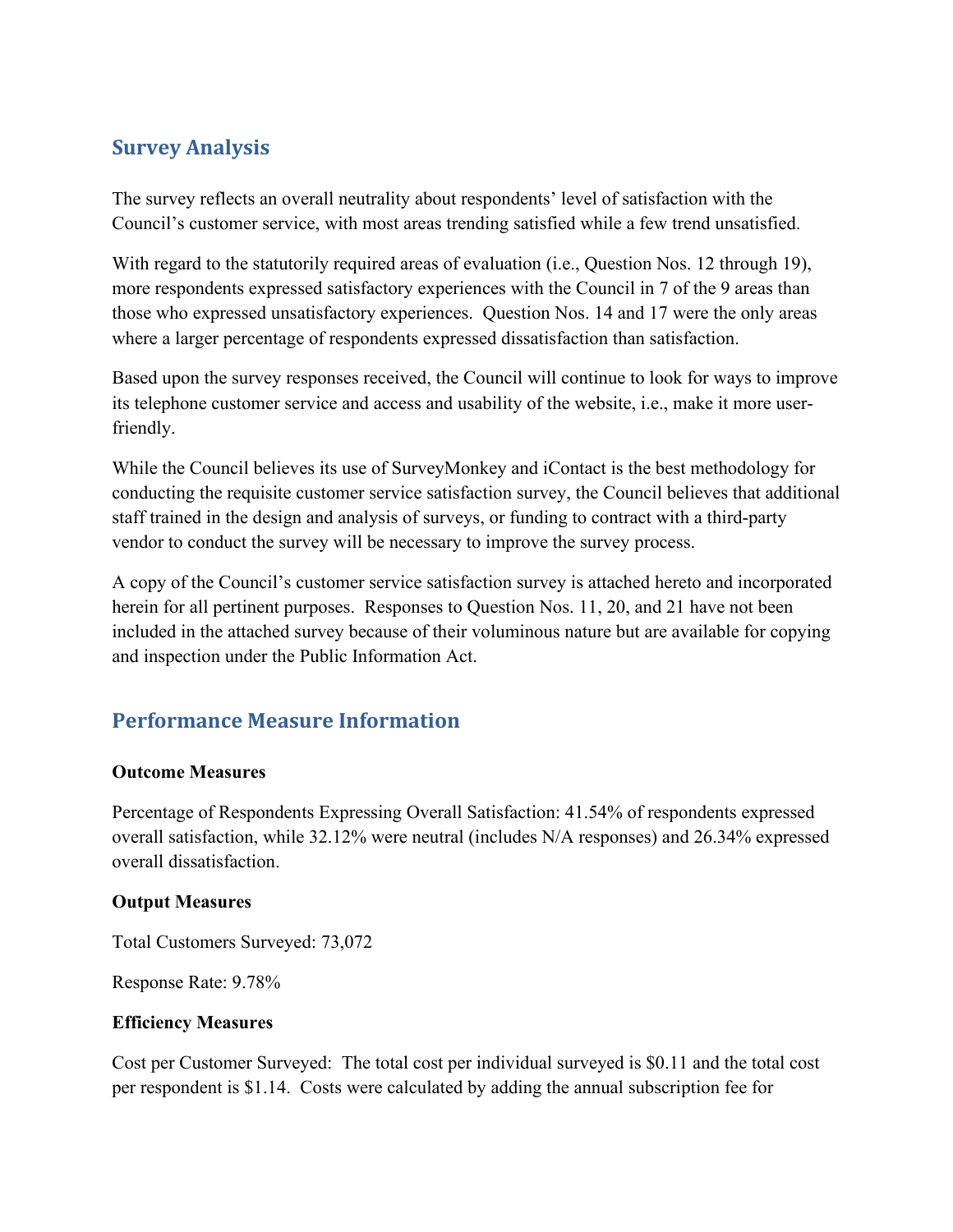SurveyMonkey and iContact over the biennium and then dividing that figure by the total number of individuals surveyed and the number of actual respondents.

### **Explanatory Measures**

Total Customers Identified: The Council has 2,352 applicants and 76,184 licensees as its primary customers, but our customers also include individuals who contact the agency seeking information or assistance.

Total Customer Groups Inventoried: According to the survey responses to Question No. 1, there are 29 groups that responded to the survey.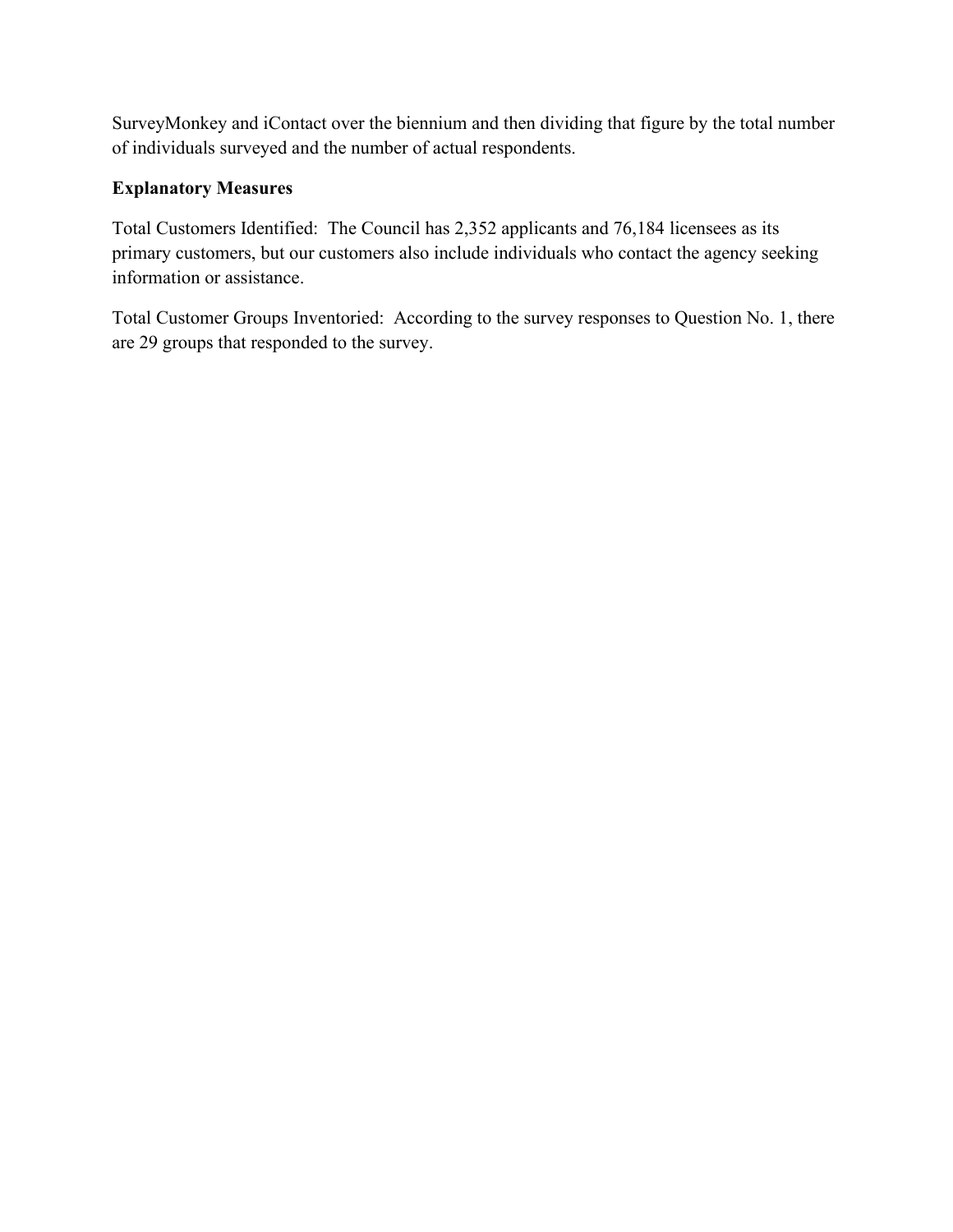

## Q1 Please identify yourself: (check all that apply)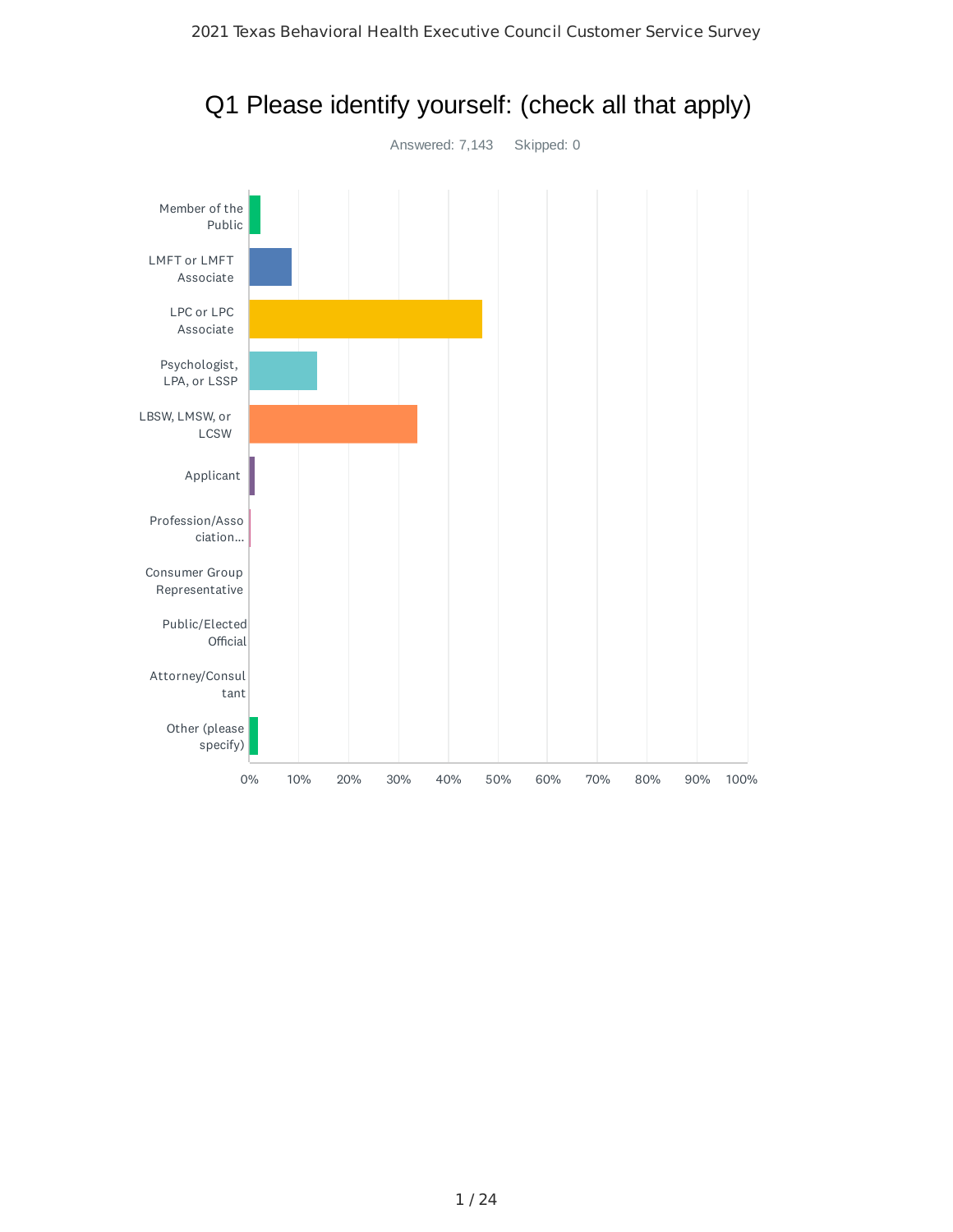### 2021 Texas Behavioral Health Executive Council Customer Service Survey

| <b>ANSWER CHOICES</b>                 | <b>RESPONSES</b> |                |
|---------------------------------------|------------------|----------------|
| Member of the Public                  | 2.39%            | 171            |
| <b>LMFT or LMFT Associate</b>         | 8.76%            | 626            |
| <b>LPC or LPC Associate</b>           | 46.82%           | 3,344          |
| Psychologist, LPA, or LSSP            | 13.76%           | 983            |
| LBSW, LMSW, or LCSW                   | 33.87%           | 2,419          |
| Applicant                             | 1.30%            | 93             |
| Profession/Association Representative | 0.39%            | 28             |
| <b>Consumer Group Representative</b>  | 0.01%            | $\mathbf{1}$   |
| <b>Public/Elected Official</b>        | 0.08%            | 6              |
| Attorney/Consultant                   | 0.10%            | $\overline{7}$ |
| Other (please specify)                | 1.97%            | 141            |
| Total Respondents: 7,143              |                  |                |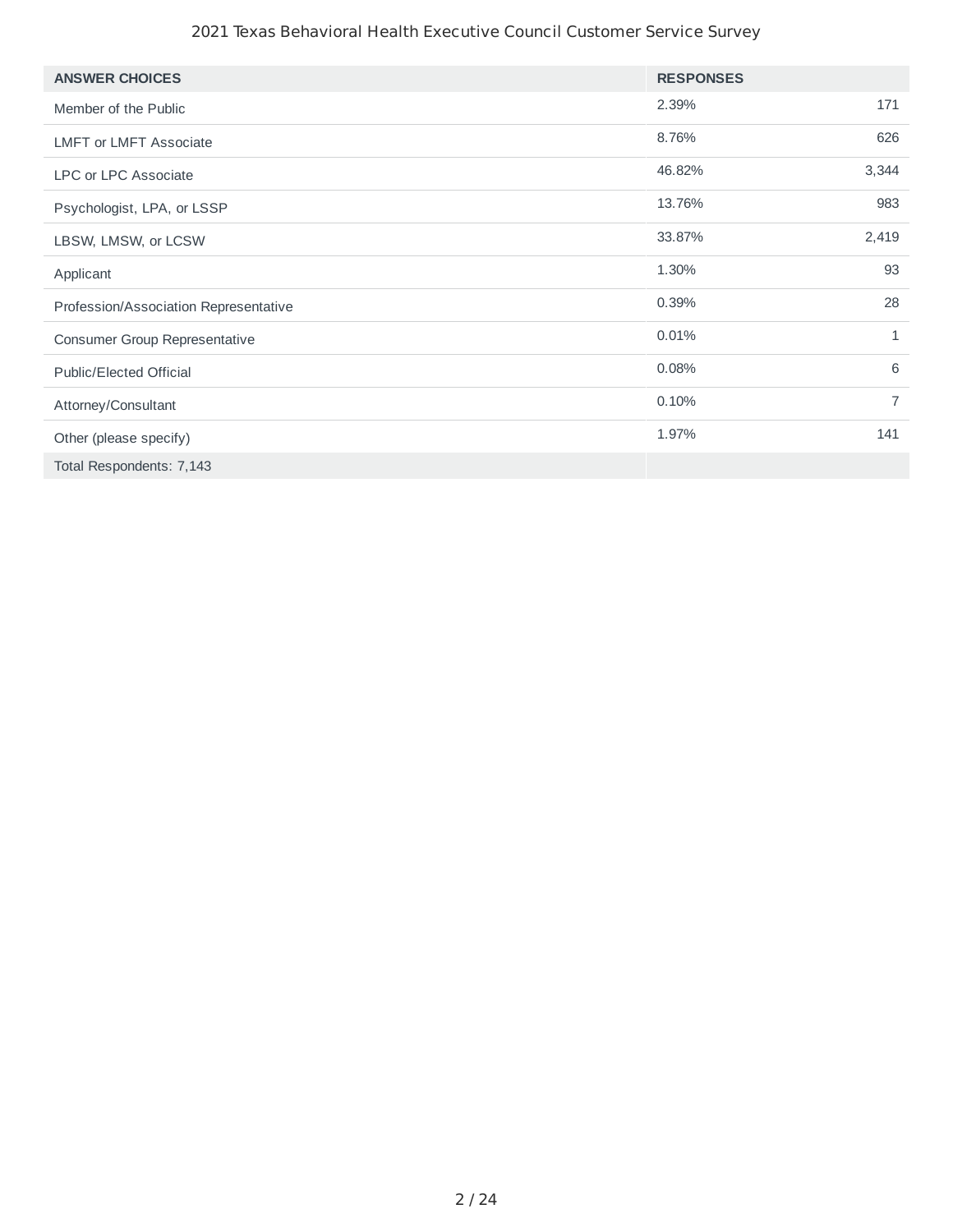## Q2 Please provide the following information if you would like the Council to contact you with any questions it may have regarding your survey responses.

Answered: 2,636 Skipped: 4,507

| <b>ANSWER CHOICES</b>  | <b>RESPONSES</b> |       |
|------------------------|------------------|-------|
| Name                   | 95.90%           | 2,528 |
| Company                | 39.49%           | 1,041 |
| Address                | 87.44%           | 2,305 |
| Address 2              | 16.05%           | 423   |
| City/Town              | 90.21%           | 2,378 |
| State/Province         | 93.89%           | 2,475 |
| <b>ZIP/Postal Code</b> | 90.78%           | 2,393 |
| Country                | 82.36%           | 2,171 |
| <b>Email Address</b>   | 93.51%           | 2,465 |
| <b>Phone Number</b>    | 88.66%           | 2,337 |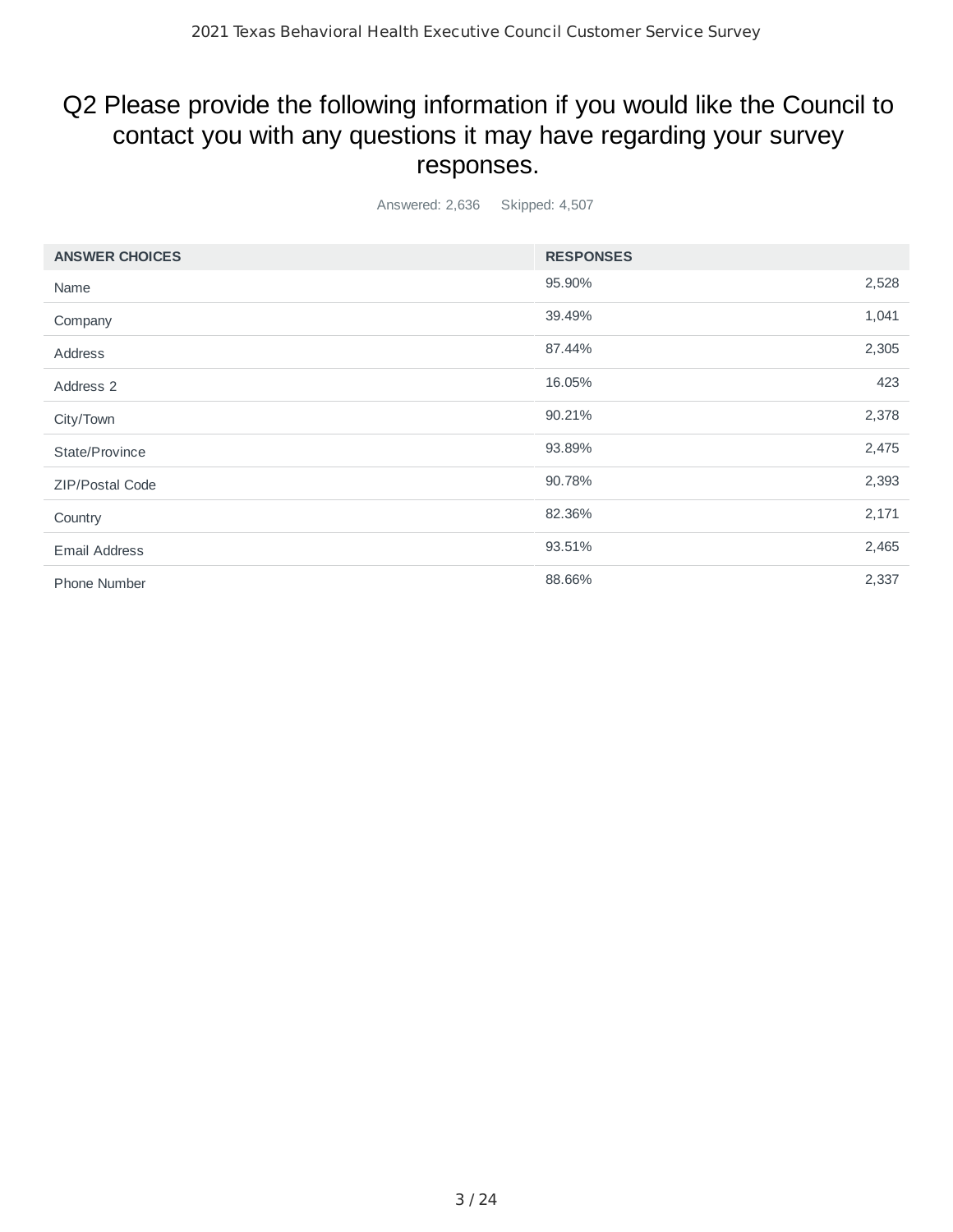## Q3 In the past year, have you visited the Executive Council's office or contacted us by phone, email, or letter? (check all that apply)



| <b>ANSWER CHOICES</b>                                                                             | <b>RESPONSES</b> |       |
|---------------------------------------------------------------------------------------------------|------------------|-------|
| Yes, I have visited the Executive Council's office in person.                                     | 1.23%            | 78    |
| Yes, I have contacted the Executive Council by phone.                                             | 33.97%           | 2,149 |
| Yes, I have contacted the Executive Council by email.                                             | 43.09%           | 2.726 |
| Yes, I have contacted the Executive Council by letter.                                            | 6.42%            | 406   |
| No, I have not visited the Executive Council's office or contacted it by phone, email, or letter. | 45.42%           | 2,873 |
| Total Respondents: 6,326                                                                          |                  |       |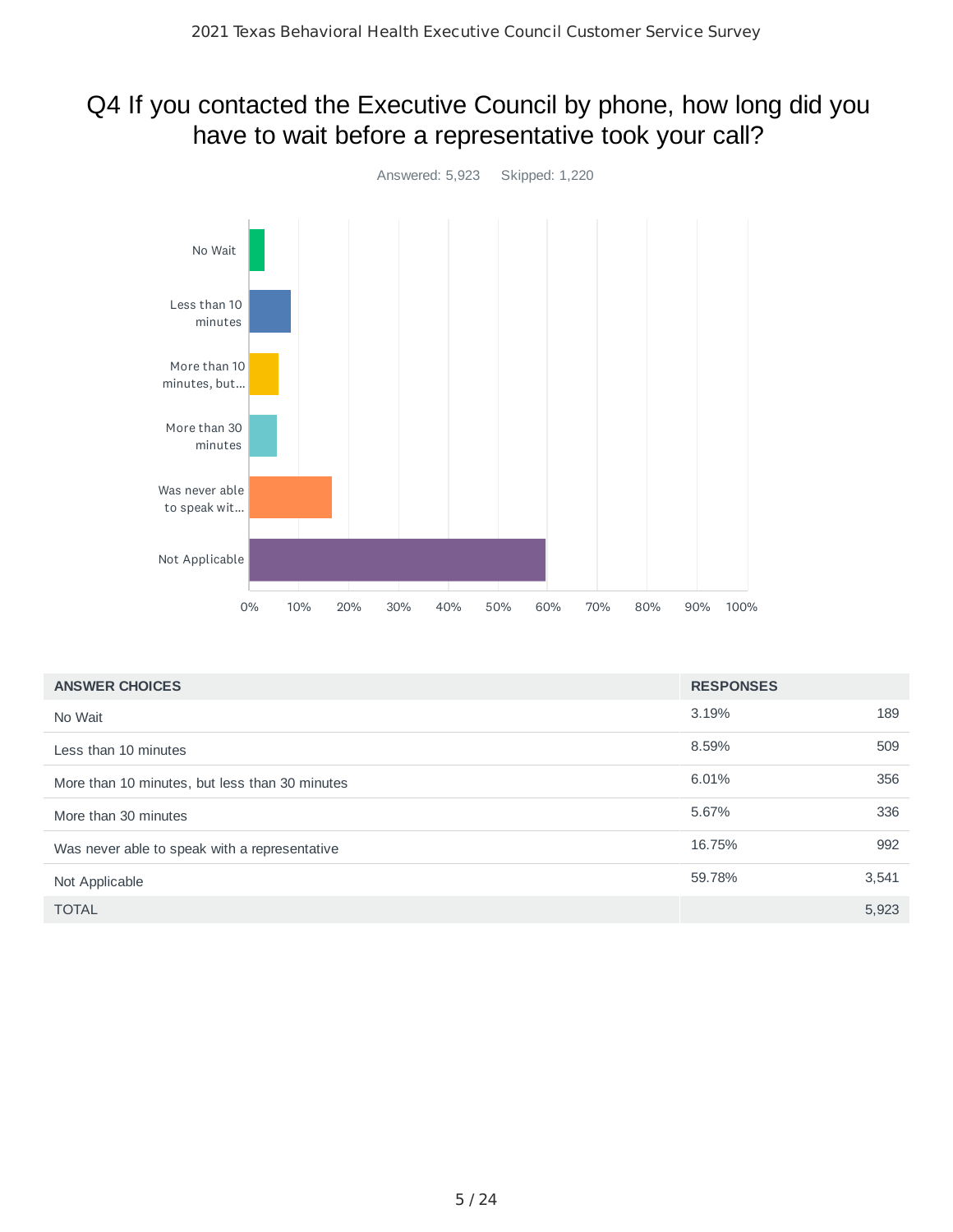## Q5 If you contacted the Executive Council by email, how long before you received a response?



| <b>ANSWER CHOICES</b>     | <b>RESPONSES</b> |     |
|---------------------------|------------------|-----|
| 1-3 days                  | 1,361<br>22.66%  |     |
| $4-10$ days               | 641<br>10.67%    |     |
| More than 10 days         | 6.46%            | 388 |
| Never received a response | 10.21%<br>613    |     |
| Not Applicable            | 49.99%<br>3,002  |     |
| <b>TOTAL</b>              | 6,005            |     |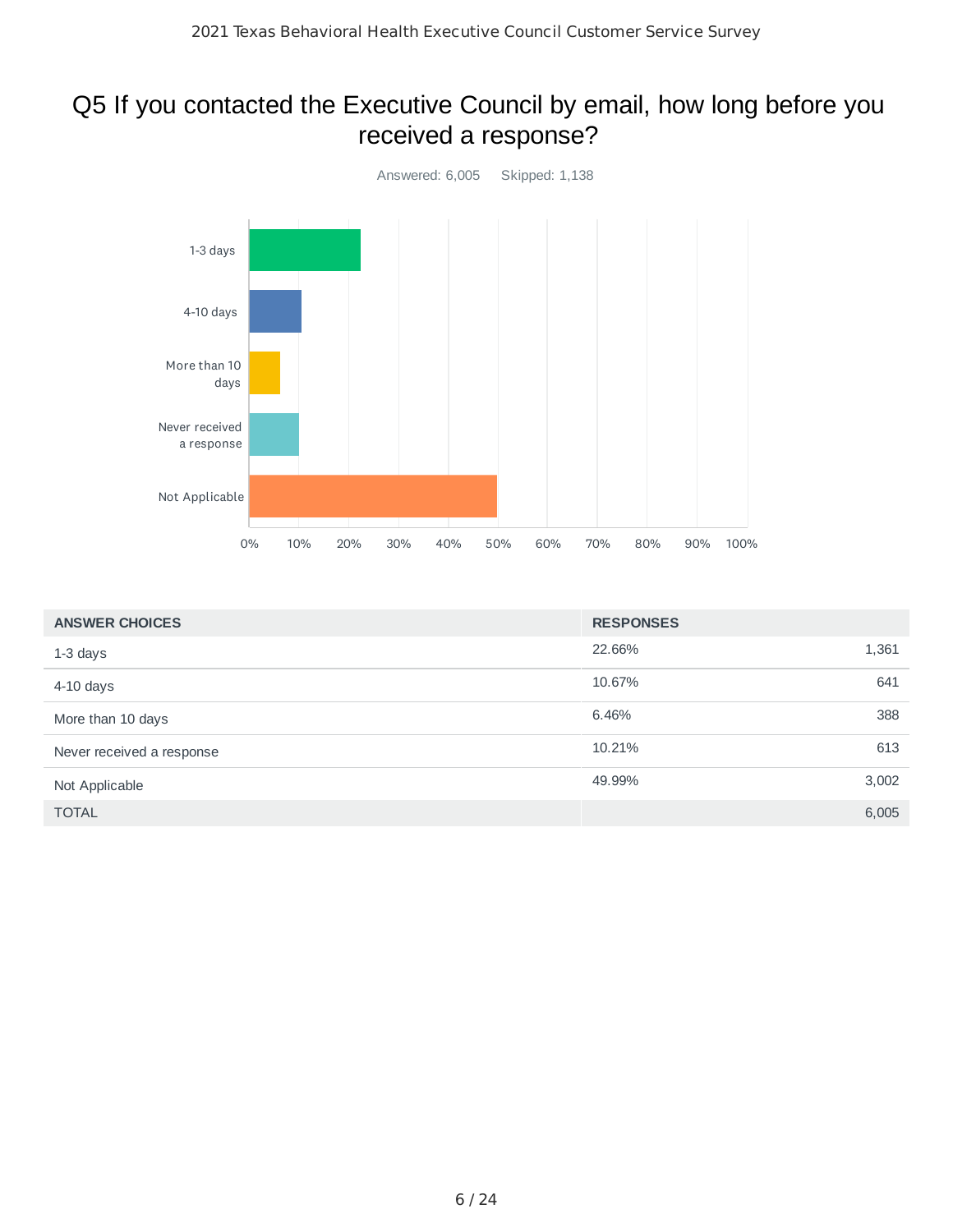## Q6 What was the nature of your contact with us? (check all that apply)



| <b>ANSWER CHOICES</b>                                                                                 | <b>RESPONSES</b> |       |
|-------------------------------------------------------------------------------------------------------|------------------|-------|
| Licensing (e.g., applications for initial or upgraded licensure, applications for supervisory status) | 40.14%           | 1,704 |
| Renewing a License (e.g., renewals, CE audits)                                                        | 47.70%           | 2,025 |
| Practice Related Questions (e.g., telehealth, duty to report convictions or sexual misconduct)        | 6.03%            | 256   |
| Investigation/Complaints                                                                              | 3.65%            | 155   |
| <b>Technical Support Assistance</b>                                                                   | 3.86%            | 164   |
| <b>Current or Proposed Rules</b>                                                                      | 4.95%            | 210   |
| Open Records Request                                                                                  | 0.90%            | 38    |
| Other (please specify)                                                                                | 14.75%           | 626   |
| Total Respondents: 4,245                                                                              |                  |       |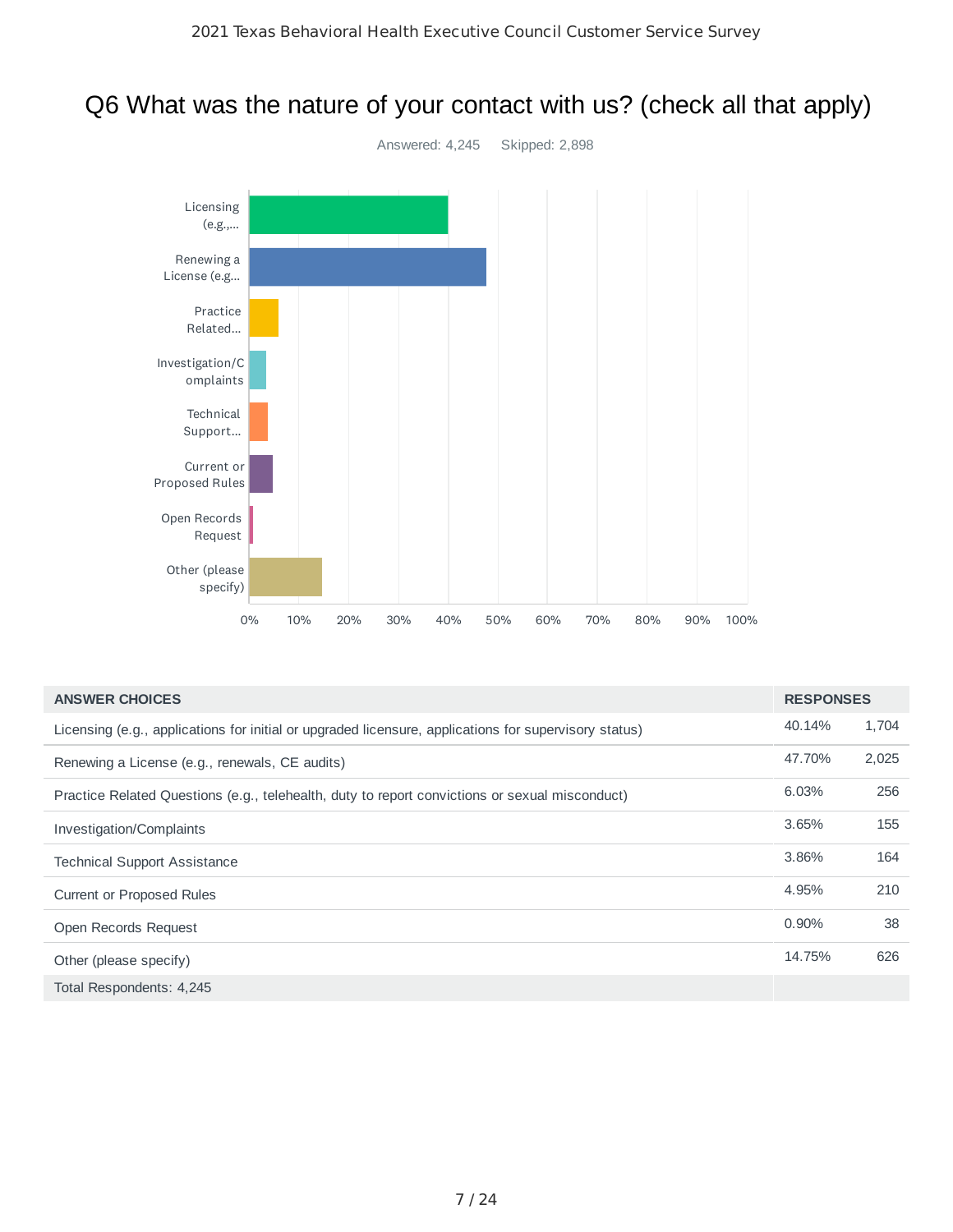

## Q7 Did staff answer your question(s)?

| <b>ANSWER CHOICES</b> | <b>RESPONSES</b> |       |
|-----------------------|------------------|-------|
| Yes                   | 62.77%           | 2,570 |
| <b>No</b>             | 37.23%           | 1,524 |
| <b>TOTAL</b>          |                  | 4,094 |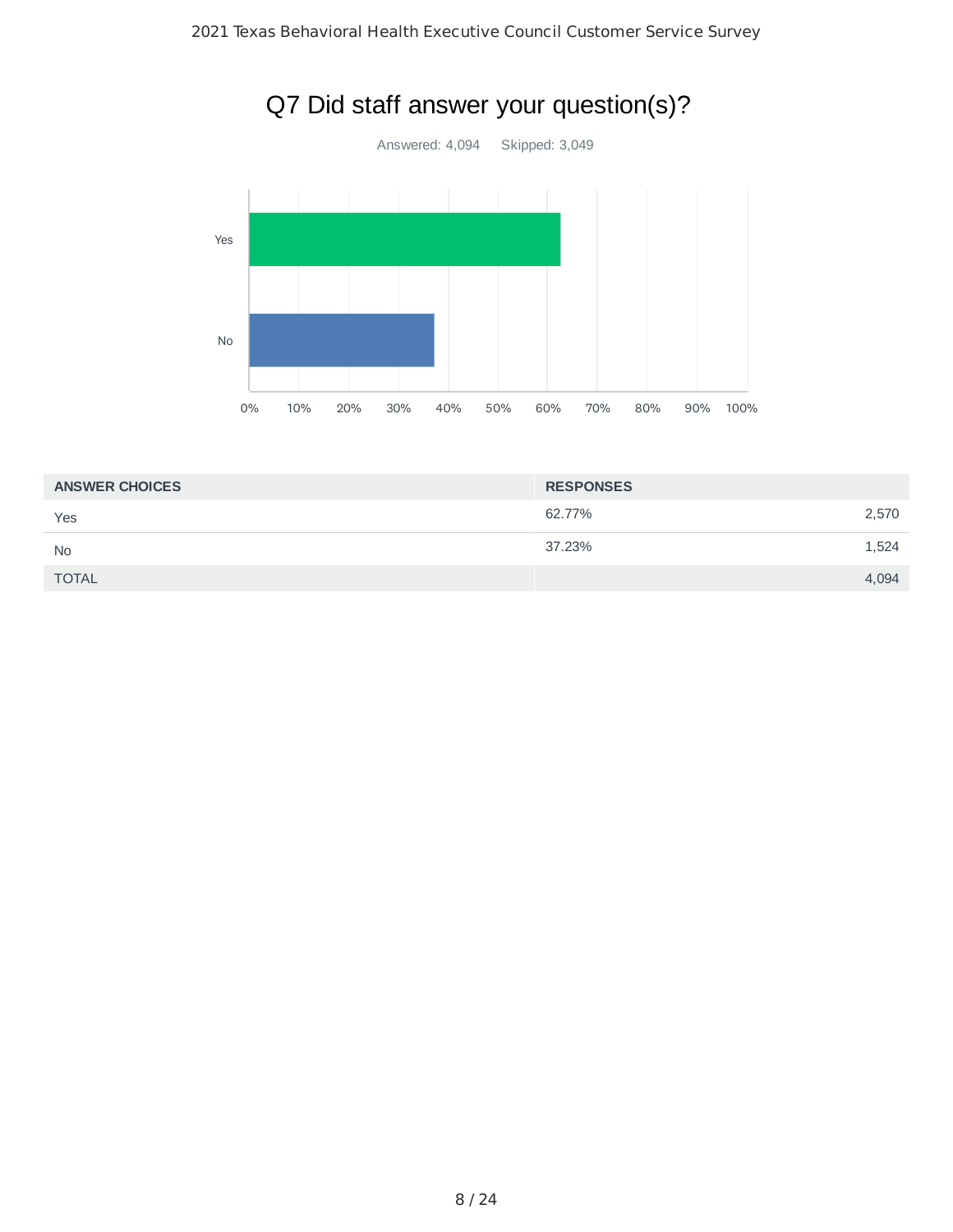## Q8 In the past year, have you visited the Executive Council's website?



| <b>ANSWER CHOICES</b> | <b>RESPONSES</b> |
|-----------------------|------------------|
| Yes                   | 90.58%<br>5,478  |
| <b>No</b>             | 9.42%<br>570     |
| <b>TOTAL</b>          | 6,048            |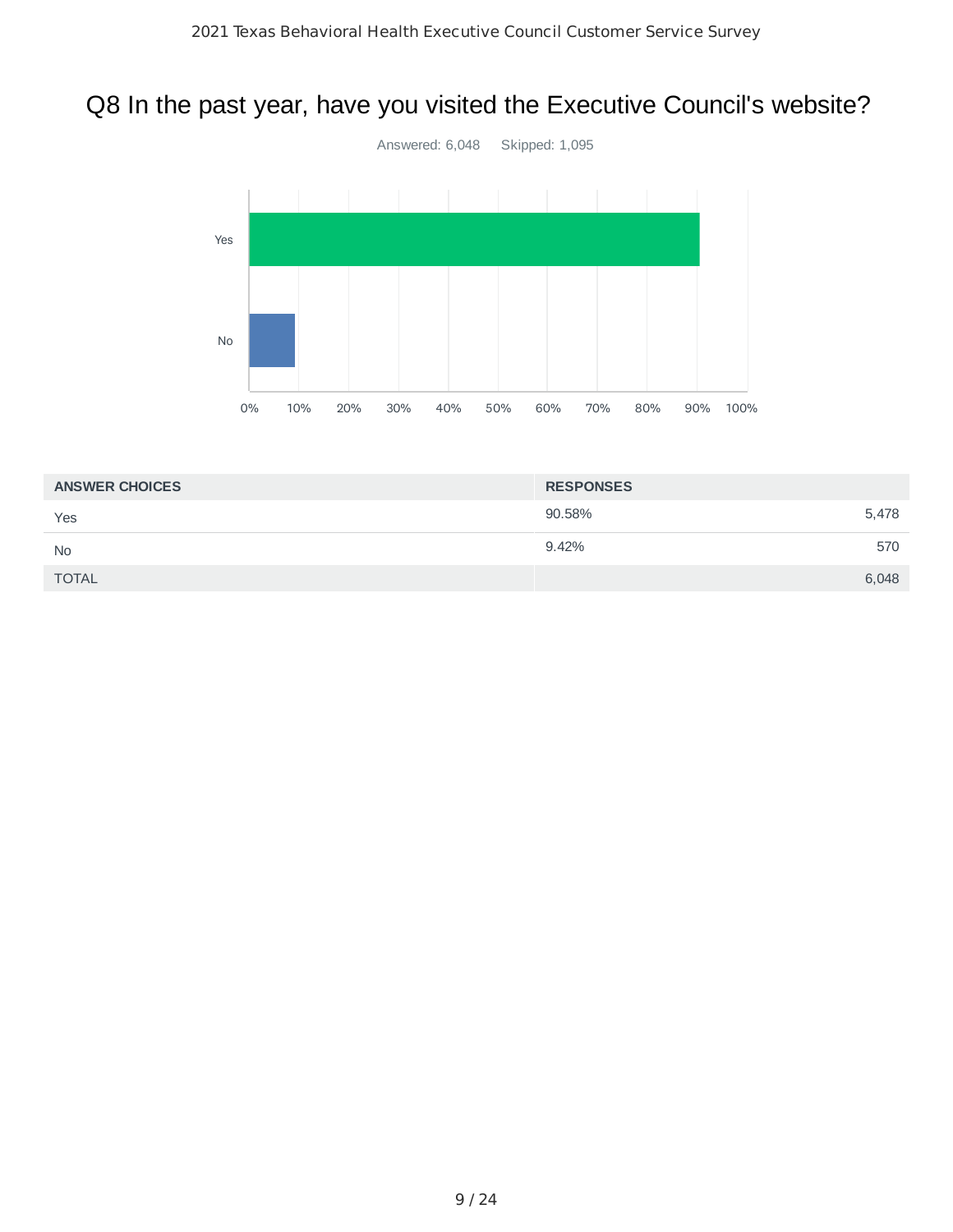## Q9 Which section(s) of the website did you visit (check all that apply)

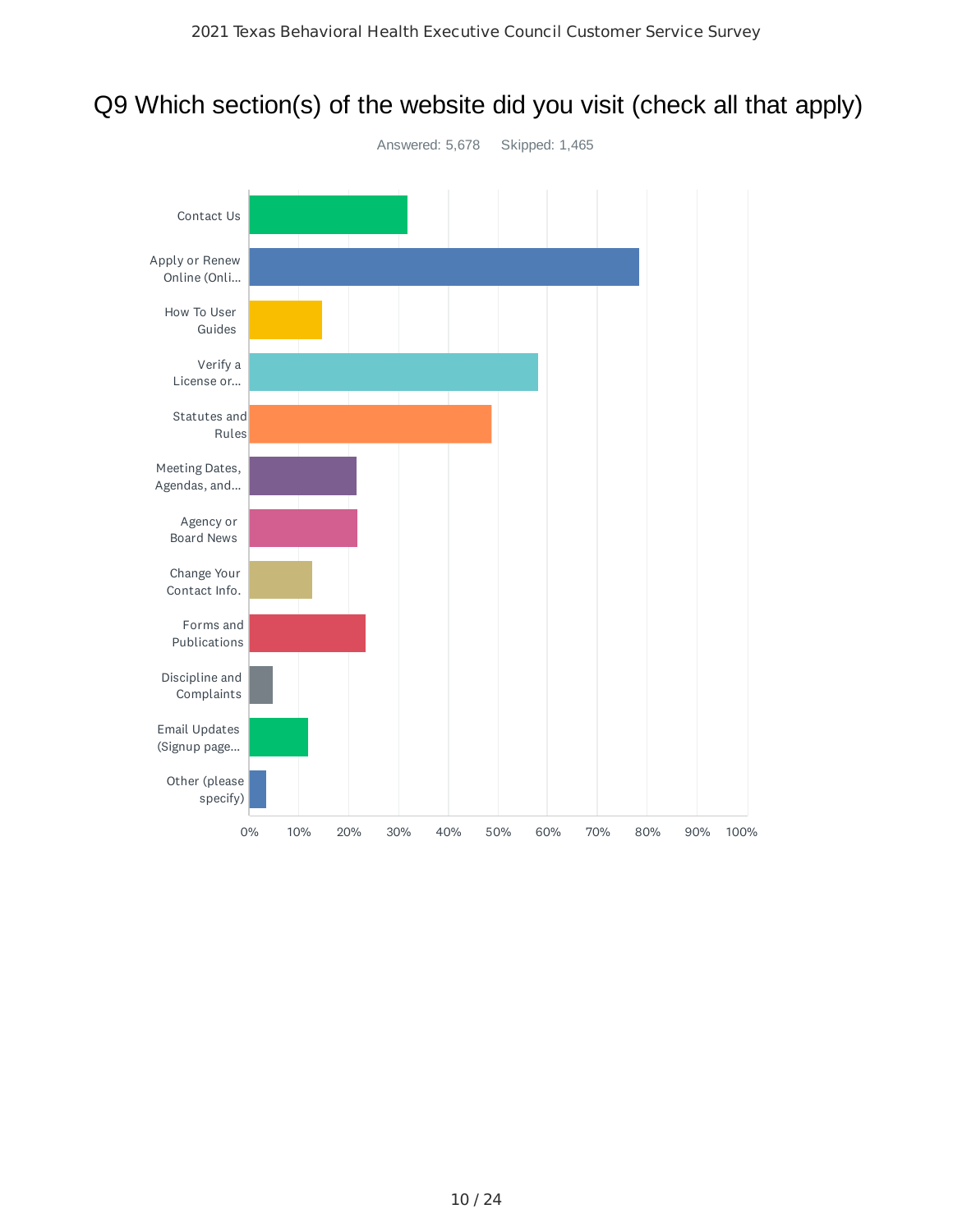### 2021 Texas Behavioral Health Executive Council Customer Service Survey

| <b>ANSWER CHOICES</b>                                               | <b>RESPONSES</b> |       |
|---------------------------------------------------------------------|------------------|-------|
| Contact Us                                                          | 31.93%           | 1,813 |
| Apply or Renew Online (Online Licensing System)                     | 78.57%           | 4,461 |
| How To User Guides                                                  | 14.71%           | 835   |
| Verify a License or Check License Status                            | 58.31%           | 3,311 |
| <b>Statutes and Rules</b>                                           | 48.87%           | 2,775 |
| Meeting Dates, Agendas, and Minutes                                 | 21.64%           | 1,229 |
| Agency or Board News                                                | 22.01%           | 1,250 |
| Change Your Contact Info.                                           | 12.77%           | 725   |
| Forms and Publications                                              | 23.41%           | 1,329 |
| Discipline and Complaints                                           | 4.93%            | 280   |
| Email Updates (Signup page for agency's email subscription service) | 12.01%           | 682   |
| Other (please specify)                                              | 3.59%            | 204   |
| Total Respondents: 5,678                                            |                  |       |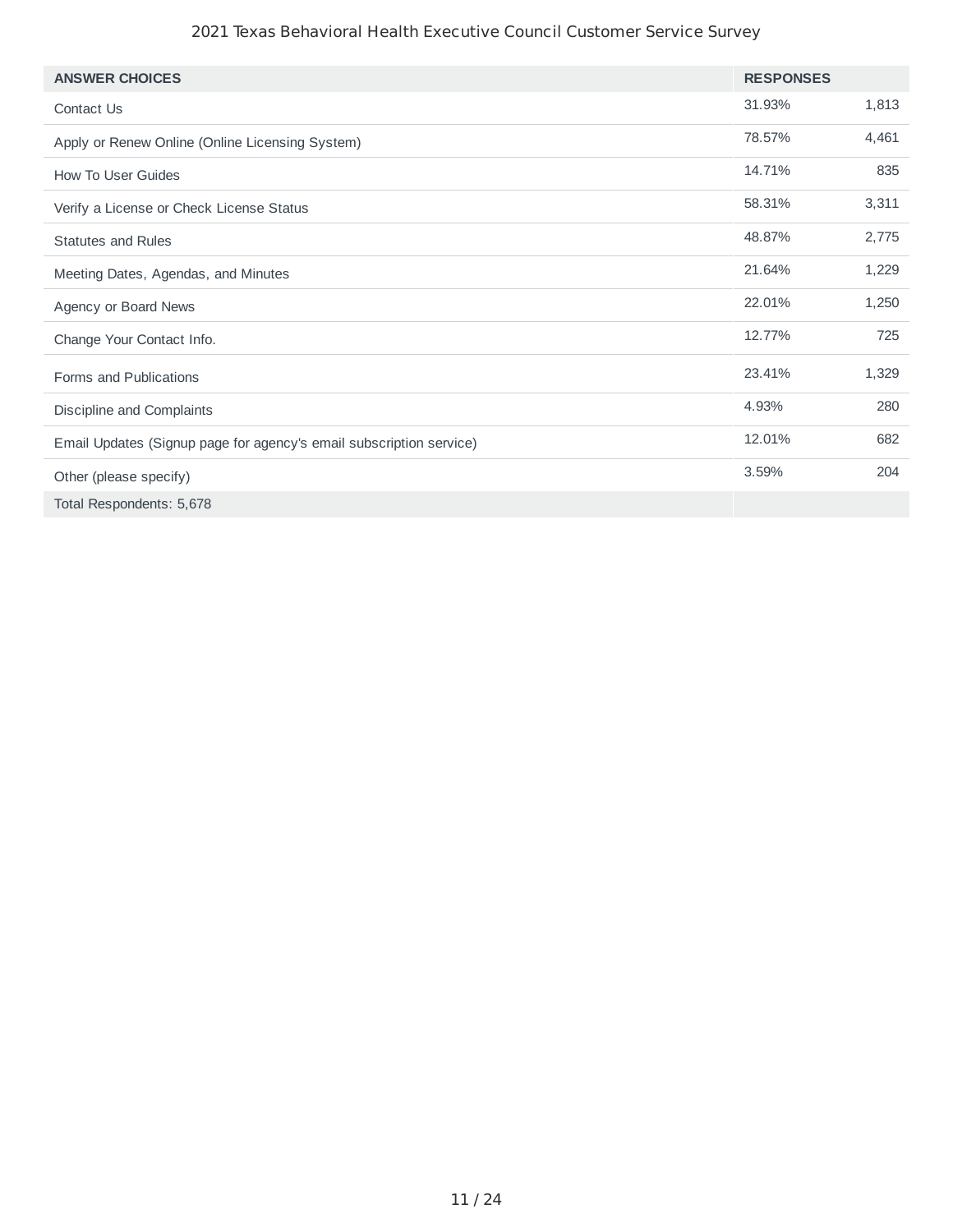## Q10 Was the information obtained from the website helpful?



| <b>ANSWER CHOICES</b> | <b>RESPONSES</b> |       |
|-----------------------|------------------|-------|
| Yes                   | 80.74%           | 4,561 |
| <b>No</b>             | 19.26%           | 1,088 |
| <b>TOTAL</b>          |                  | 5,649 |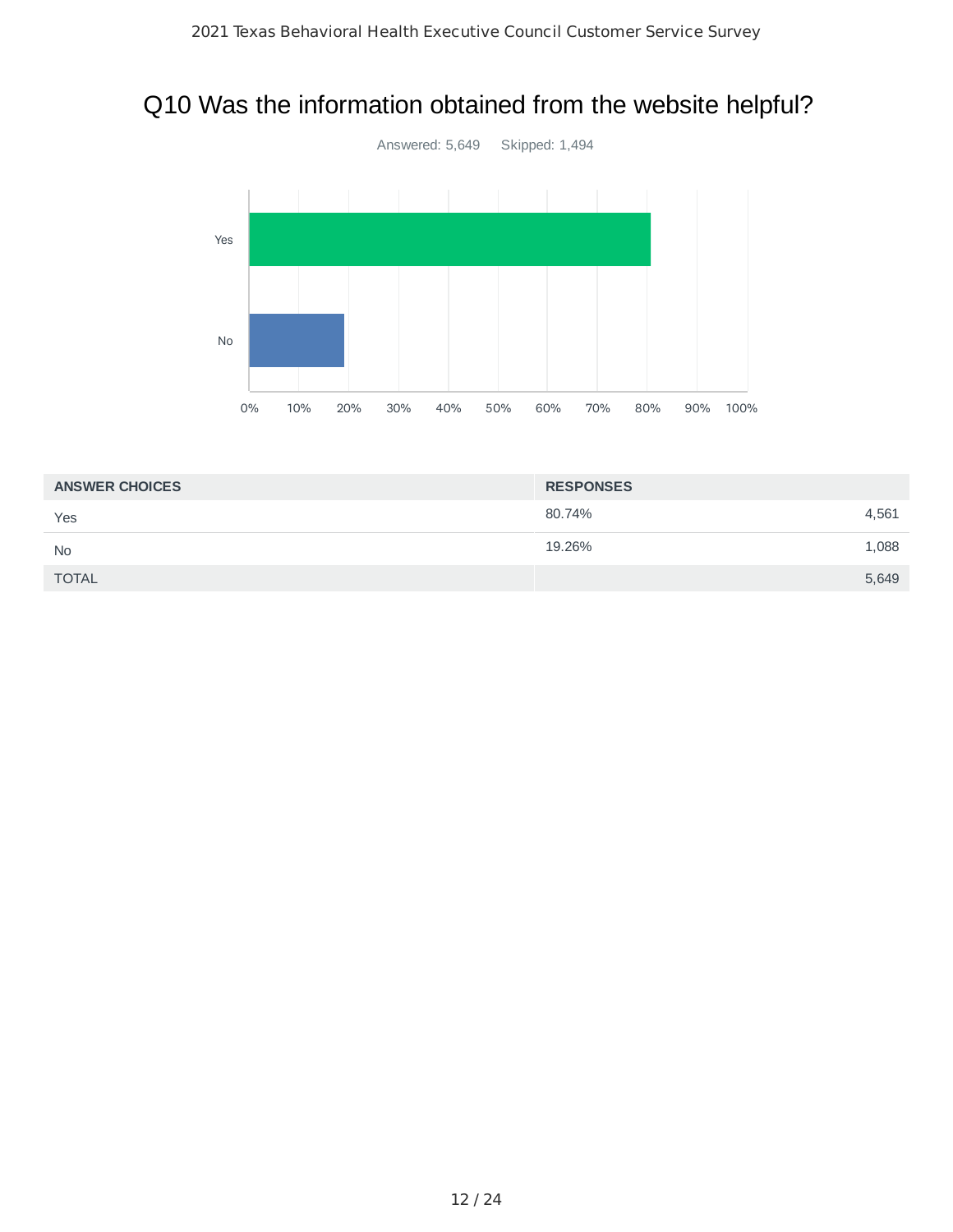### Q11 What changes or improvements, if any, would you recommend for the website?

Answered: 2,693 Skipped: 4,450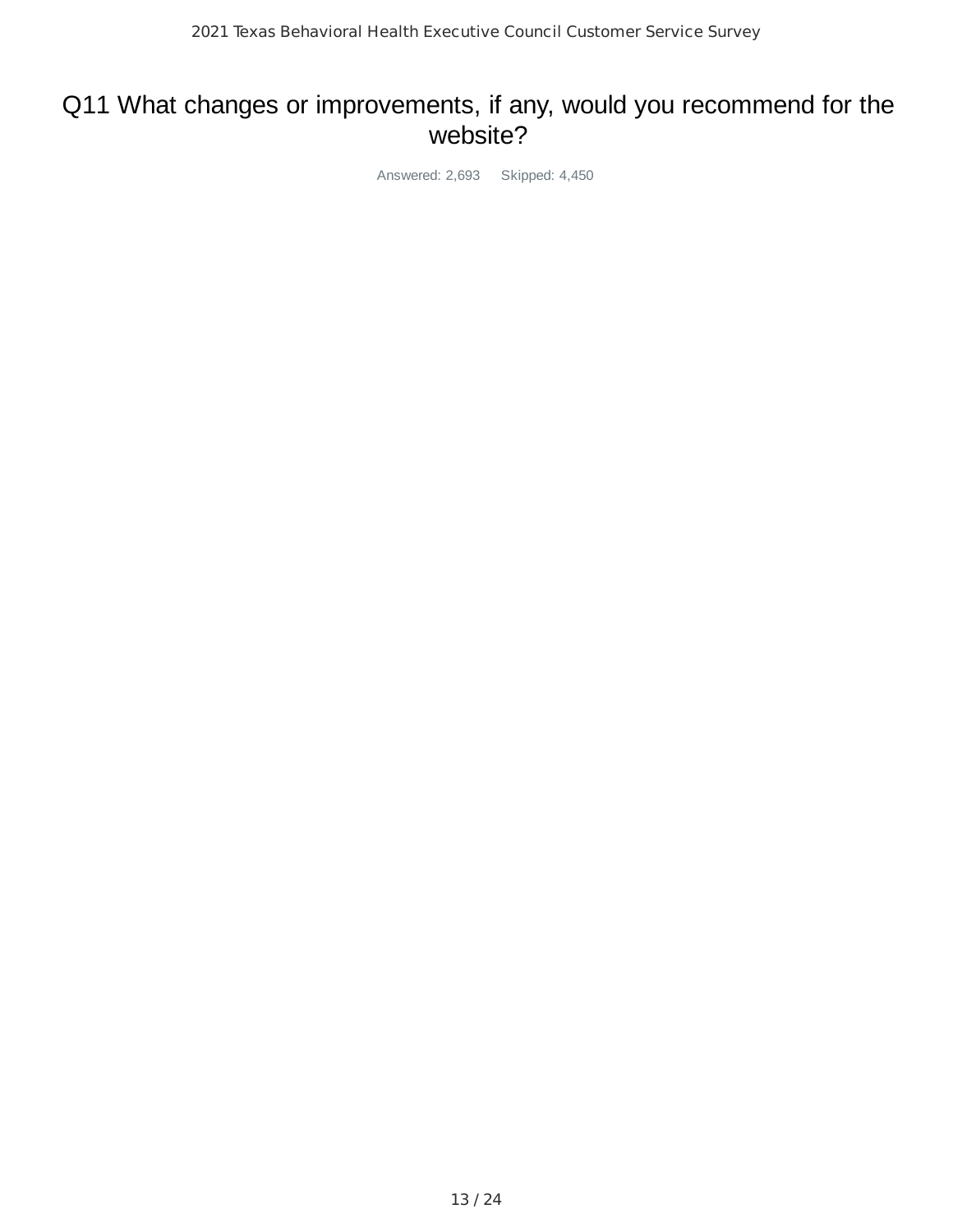## Q12 How satisfied are you with the agency's facilities, including your ability to access the agency, the office location, signs, and cleanliness?



|        | VERY<br><b>SATISFIED</b> | SAIISFIED | <b>NEUIRAL</b> | UNSAIISFIED | <b>VERY</b><br><b>UNSATISFIED</b> | <b>NIA</b> | <b>OIAL</b> | WEIGHTED<br><b>AVERAGE</b> |
|--------|--------------------------|-----------|----------------|-------------|-----------------------------------|------------|-------------|----------------------------|
| (no    | 5.28%                    | 10.29%    | 10.75%         | 4.46%       | 4.82%                             | 64.40%     |             |                            |
| label) | 296                      | 57        | 603            | 250         | 270                               | 3.611      | 5.607       | 3.19                       |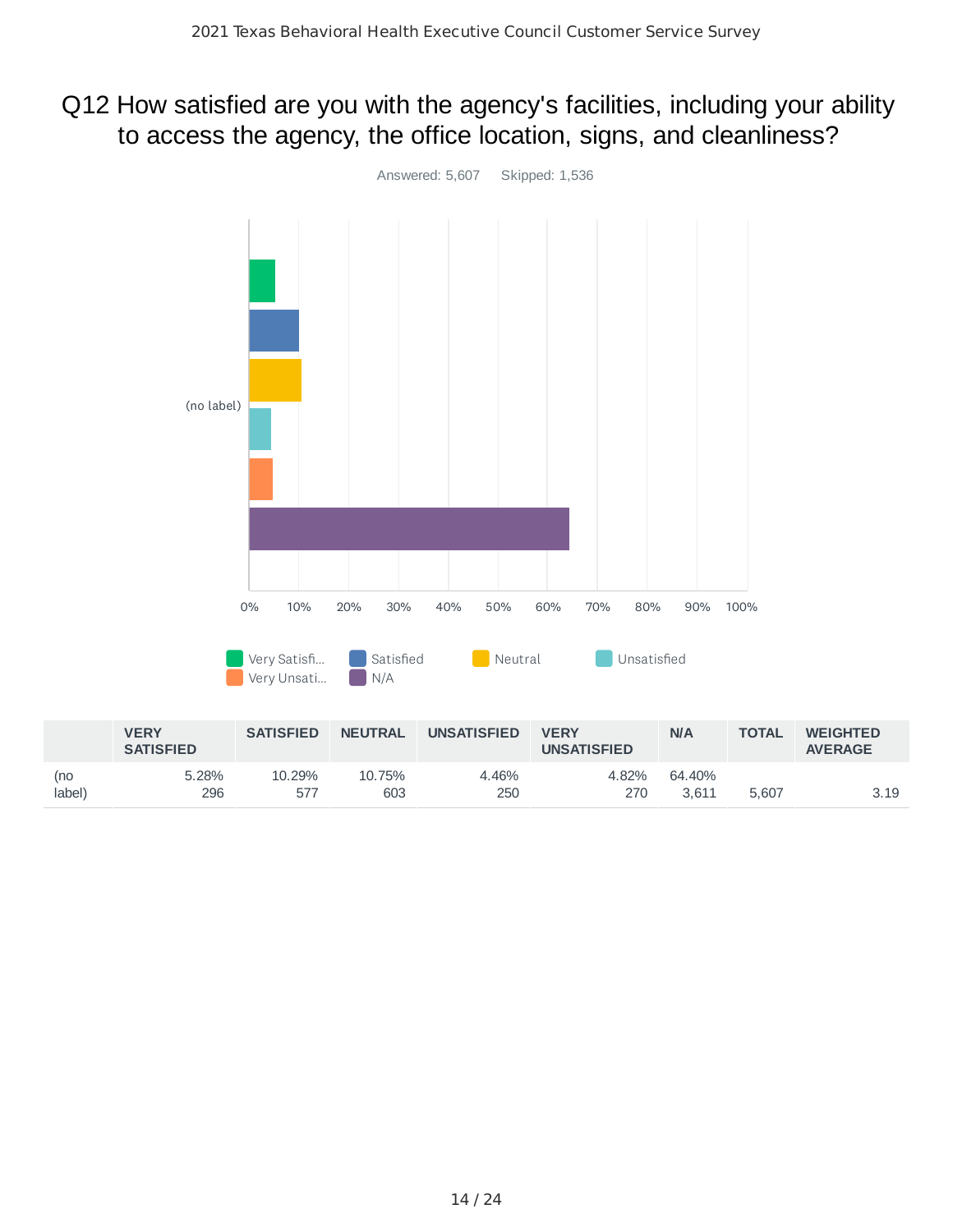## Q13 How satisfied are you with agency staff, including employee courtesy, friendliness, and knowledgeability, and whether staff members adequately identify themselves to customers by name, including the use of name plates or tags for accountability.



|                         |                      |               |              |              |                 |       | <b>AVERAGE</b> |
|-------------------------|----------------------|---------------|--------------|--------------|-----------------|-------|----------------|
| 10.08%<br>(no<br>label) | 15.14%<br>564<br>847 | 14.49%<br>811 | 6.50%<br>364 | 6.09%<br>341 | 47.69%<br>2.669 | 5.596 | 3.32           |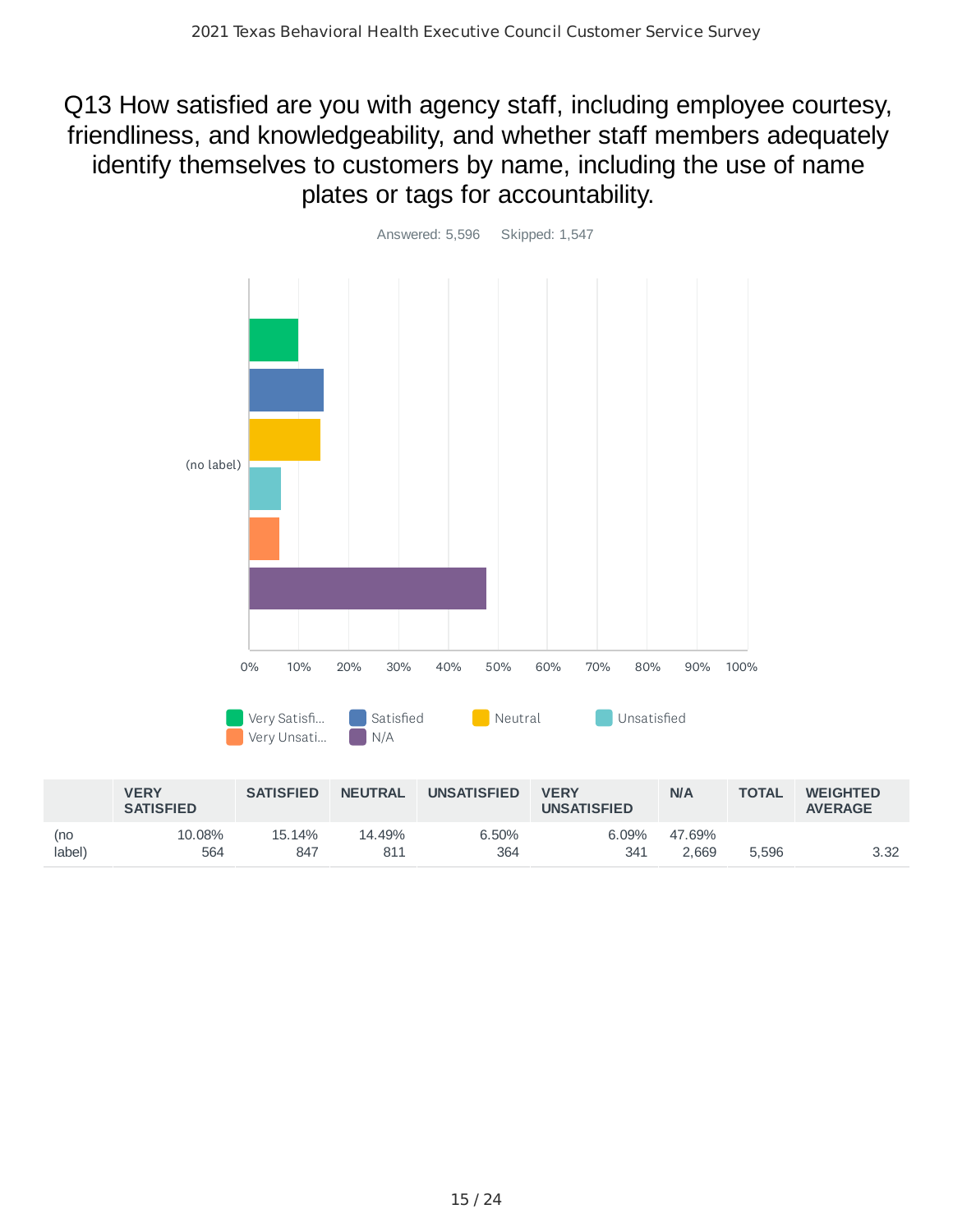Q14 How satisfied are you with agency communications, including toll-free telephone access, the average time you spend on hold, call transfers, access to a live person, letters, electronic mail, and any applicable text messaging or mobile applications?



|               | <b>VERY</b><br><b>SATISFIED</b> | <b>SATISFIED</b> | <b>NEUTRAL</b> | <b>UNSATISFIED</b> | <b>VERY</b><br><b>UNSATISFIED</b> | N/A             | <b>TOTAL</b> | <b>WEIGHTED</b><br><b>AVERAGE</b> |
|---------------|---------------------------------|------------------|----------------|--------------------|-----------------------------------|-----------------|--------------|-----------------------------------|
| (no<br>label) | 9.33%<br>524                    | 17.33%<br>973    | 14.78%<br>830  | 14.09%<br>791      | 16.17%<br>908                     | 28.29%<br>1.588 | 5.614        | 2.85                              |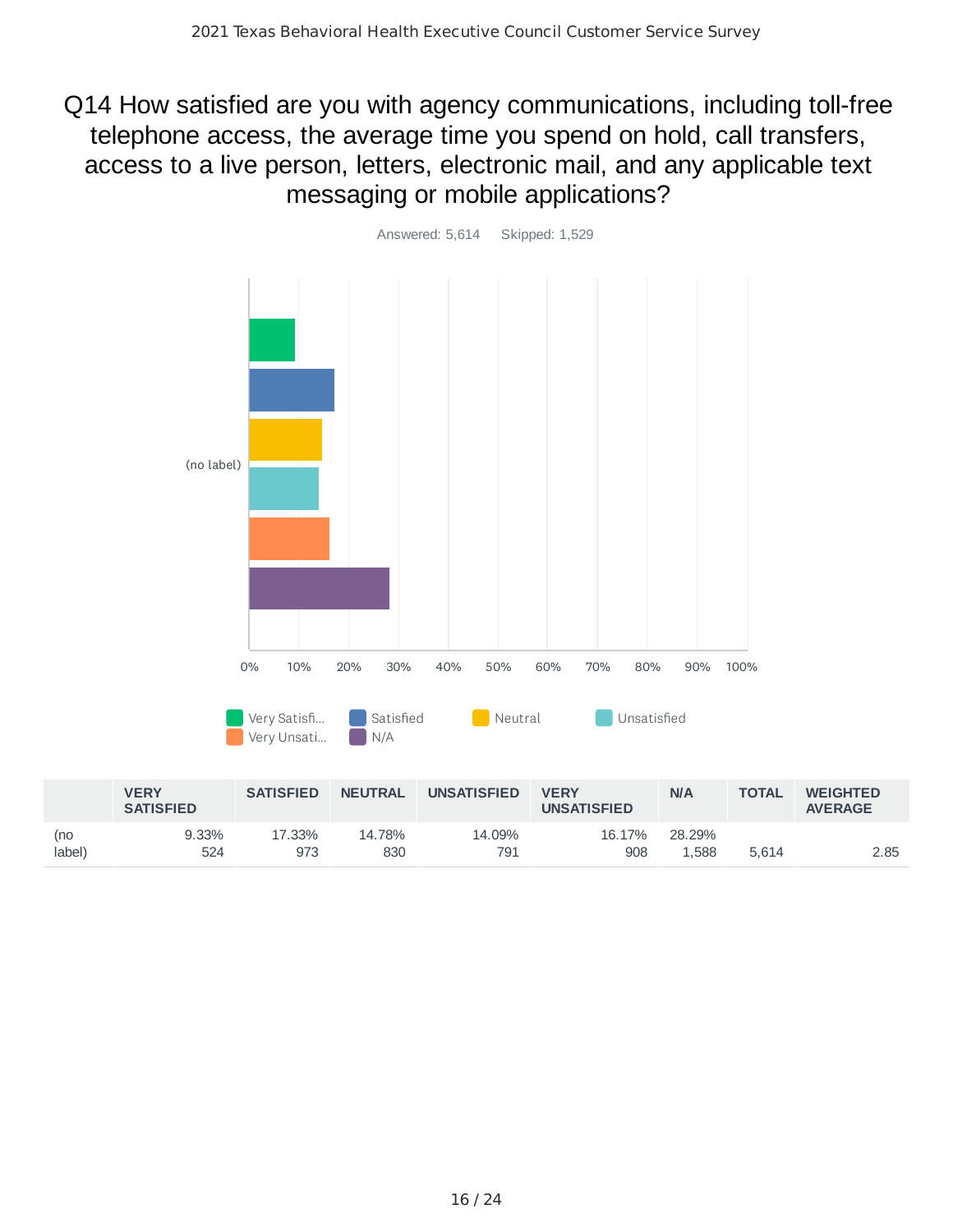Q15 How satisfied are you with the agency's internet site, including the ease of use of the site, mobile access to the site, information on the location of the site and the agency, and information accessible through the site such as a listing of services and programs and whom to contact for further information or to complain?



985

591

580

(no label)

1,726

1,363

353 5,598 3.14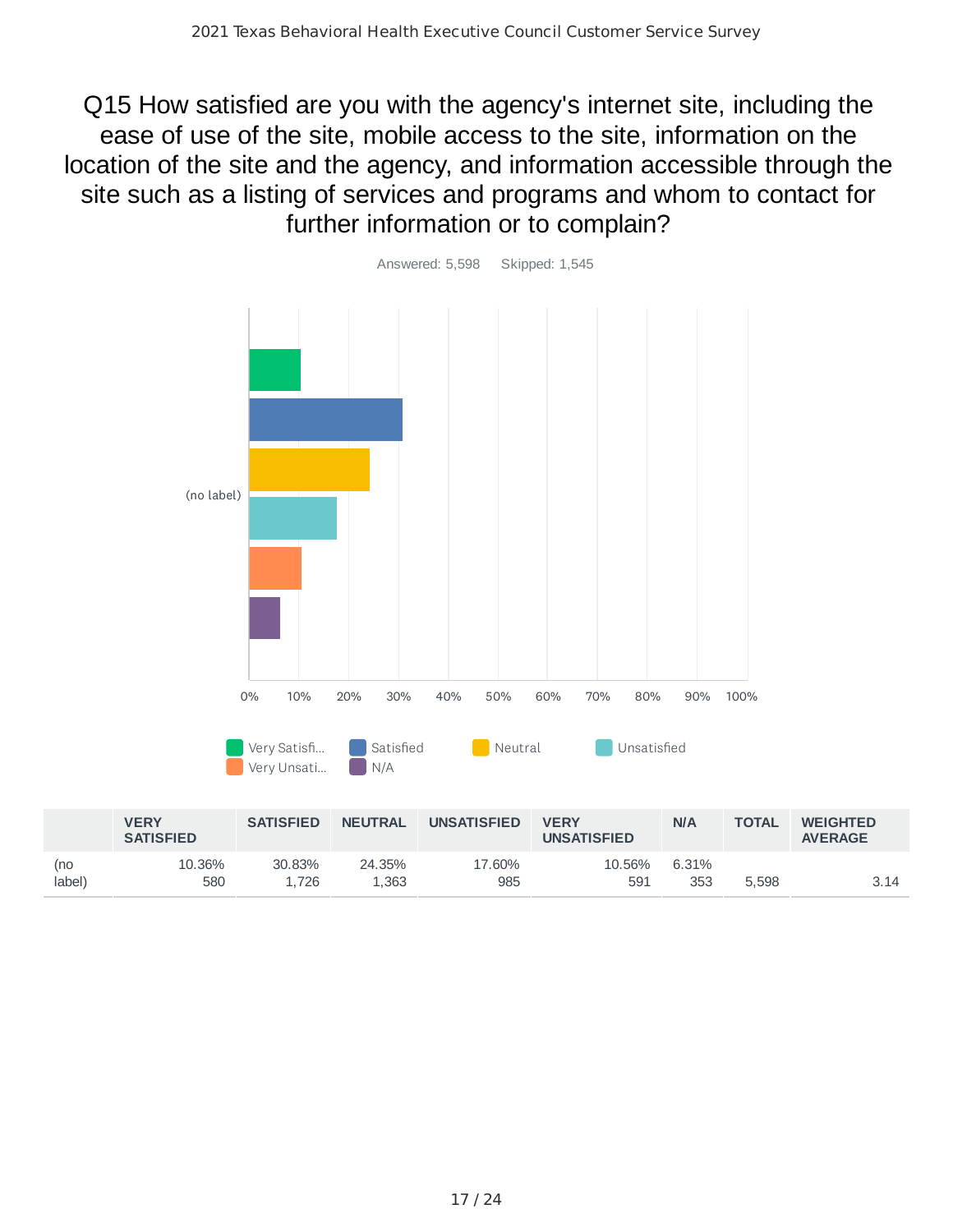## Q16 How satisfied are you with the agency's complaint handling process, including whether it is easy to file a complaint and whether responses are timely?



|                | <b>VERY</b><br><b>SATISFIED</b> | <b>SATISFIED</b> | <b>NEUTRAL</b> | <b>UNSATISFIED</b> | <b>VERY</b><br><b>UNSATISFIED</b> | N/A             | <b>TOTAL</b> | <b>WEIGHTED</b><br><b>AVERAGE</b> |
|----------------|---------------------------------|------------------|----------------|--------------------|-----------------------------------|-----------------|--------------|-----------------------------------|
| (no<br>(label) | 3.21%<br>179                    | 5.59%<br>312     | 9.53%<br>532   | 3.17%              | 5.54%<br>309                      | 72.96%<br>4.072 | 5.581        | 2.92                              |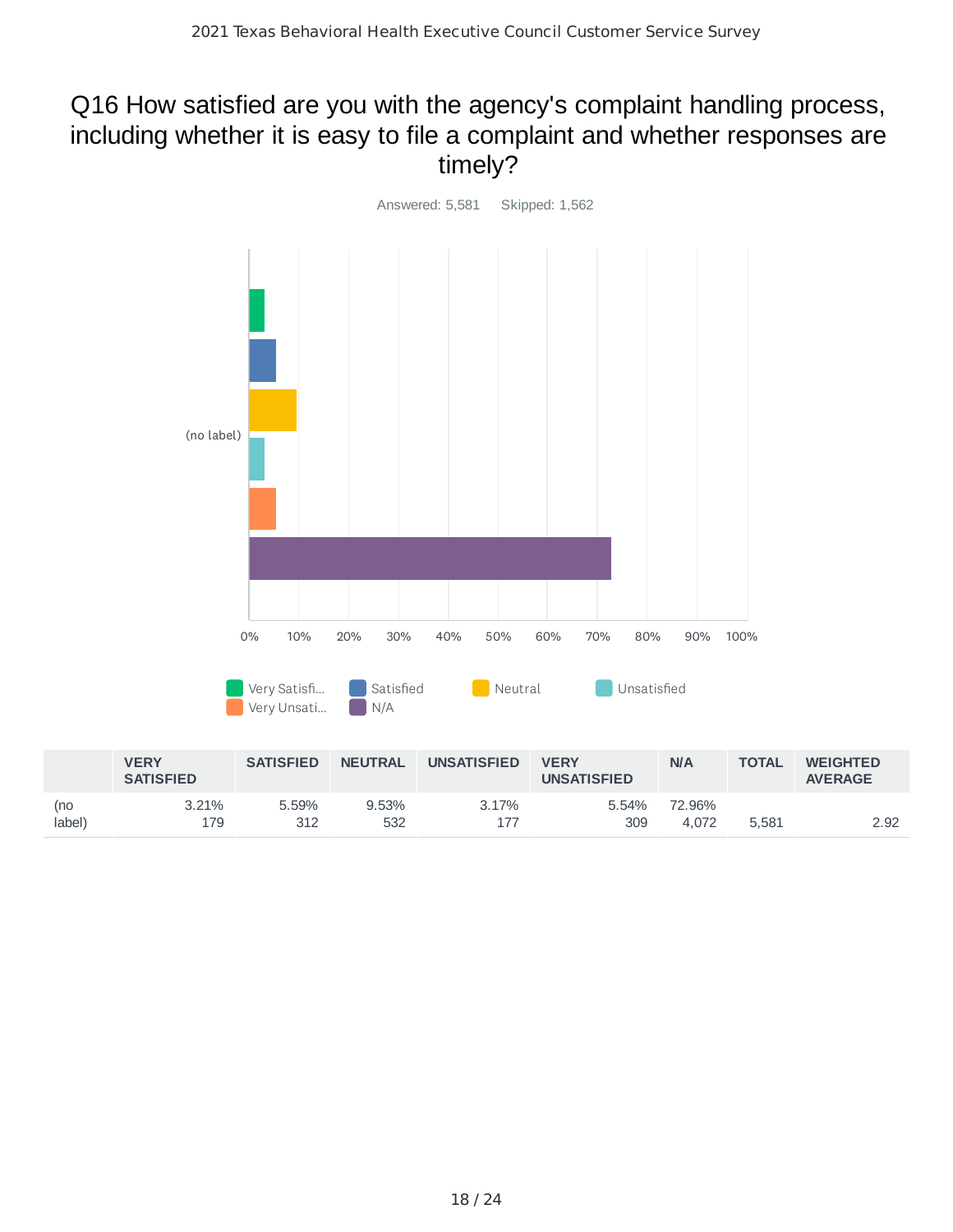## Q17 How satisfied are you with the agency's ability to timely serve you, including the amount of time you wait for service in person, by phone, by letter, or by email?



|                | <b>VERY</b><br><b>SATISFIED</b> | <b>SATISFIED</b> | <b>NEUTRAL</b> | <b>UNSATISFIED</b> | <b>VERY</b><br><b>UNSATISFIED</b> | N/A             | <b>TOTAL</b> | <b>WEIGHTED</b><br><b>AVERAGE</b> |
|----------------|---------------------------------|------------------|----------------|--------------------|-----------------------------------|-----------------|--------------|-----------------------------------|
| (no<br>(label) | 9.73%<br>545                    | 19.27%<br>1.079  | 15.46%<br>866  | 14.25%<br>798      | 16.04%<br>898                     | 25.25%<br>. 414 | 5.600        | 2.90                              |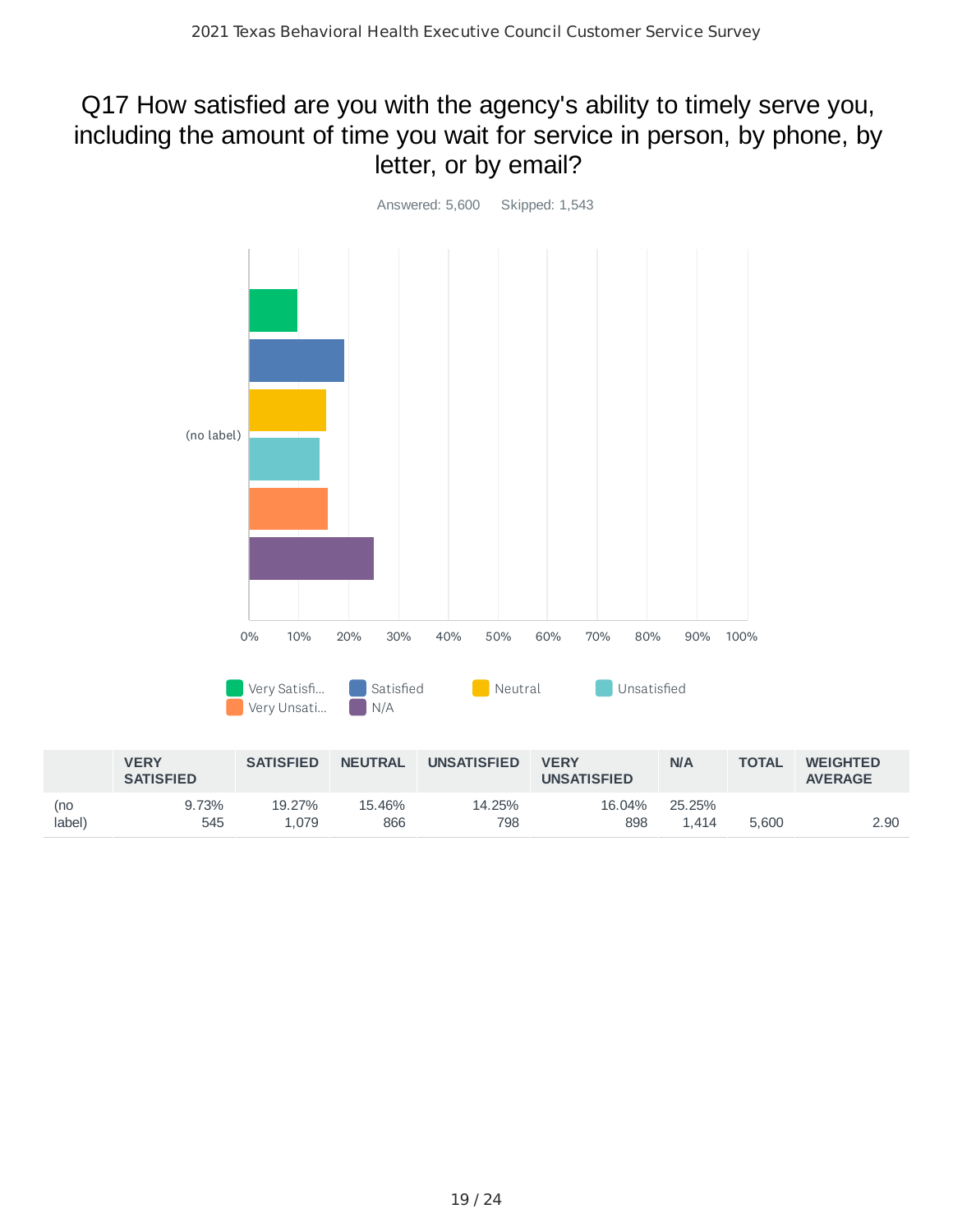## Q18 How satisfied are you with any agency brochures or other printed information, including the accuracy of that information?



|               | <b>VERY</b><br><b>SATISFIED</b> | <b>SATISFIED</b> | <b>NEUTRAL</b> | <b>UNSATISFIED</b> | <b>VERY</b><br><b>UNSATISFIED</b> | N/A             | TOTAL | <b>WEIGHTED</b><br><b>AVERAGE</b> |
|---------------|---------------------------------|------------------|----------------|--------------------|-----------------------------------|-----------------|-------|-----------------------------------|
| (no<br>label) | 6.95%<br>388                    | .7.15%<br>957    | .7.87%<br>997  | 5.52%<br>308       | 4.30%<br>240                      | 48.20%<br>2,689 | 5.579 | 3.33                              |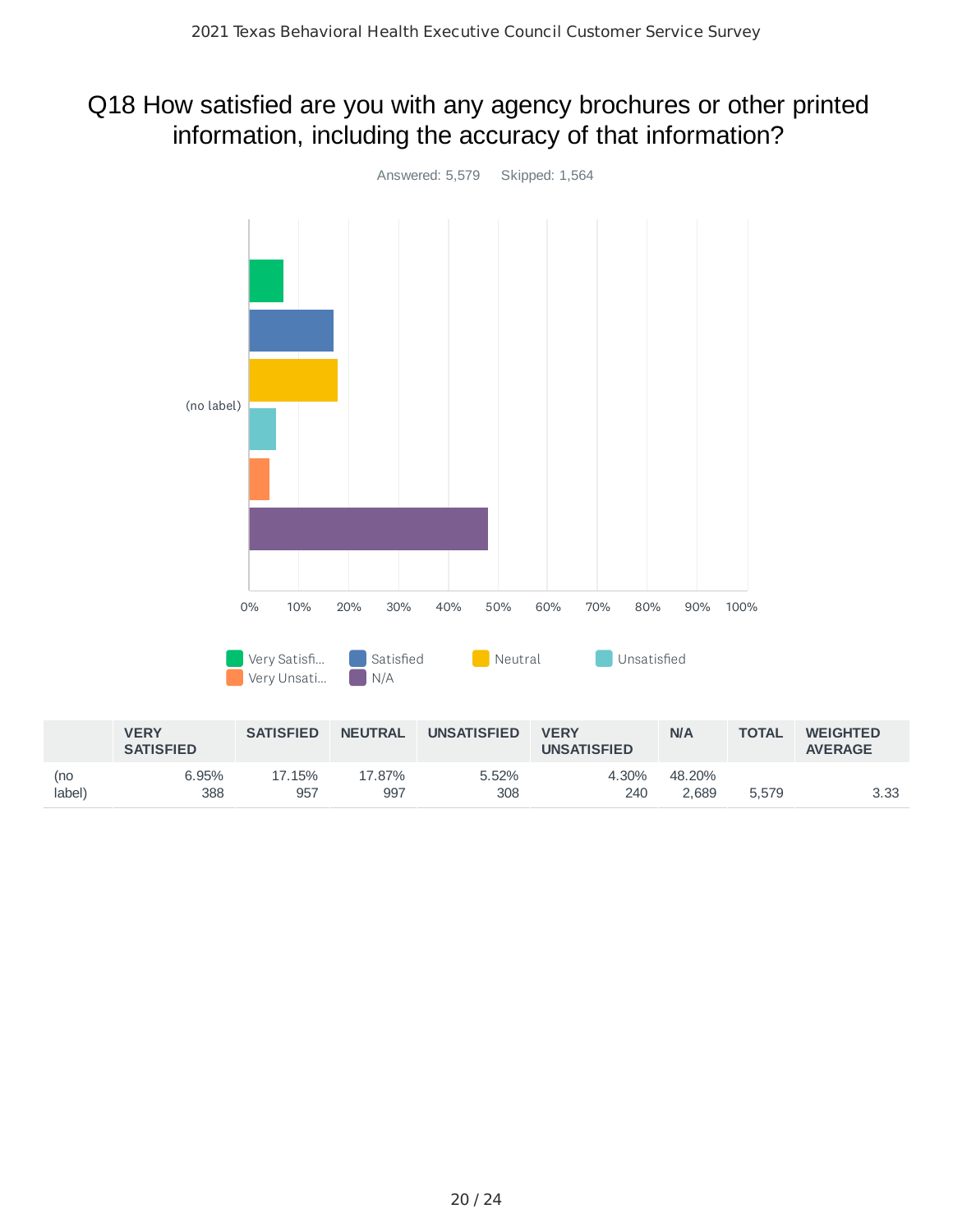## Q19 Please rate your overall satisfaction with the agency.



|                | <b>VERY</b><br><b>SATISFIED</b> | <b>SATISFIED</b> | <b>NEUTRAL</b>  | <b>UNSATISFIED</b> | <b>VERY</b><br><b>UNSATISFIED</b> | N/A          | <b>TOTAL</b> | <b>WEIGHTED</b><br><b>AVERAGE</b> |
|----------------|---------------------------------|------------------|-----------------|--------------------|-----------------------------------|--------------|--------------|-----------------------------------|
| (no<br>(label) | 10.56%<br>593                   | 30.98%<br>1.739  | 27.68%<br>1.554 | 15.71%<br>882      | 10.63%<br>597                     | 4.44%<br>249 | 5.614        | 3.16                              |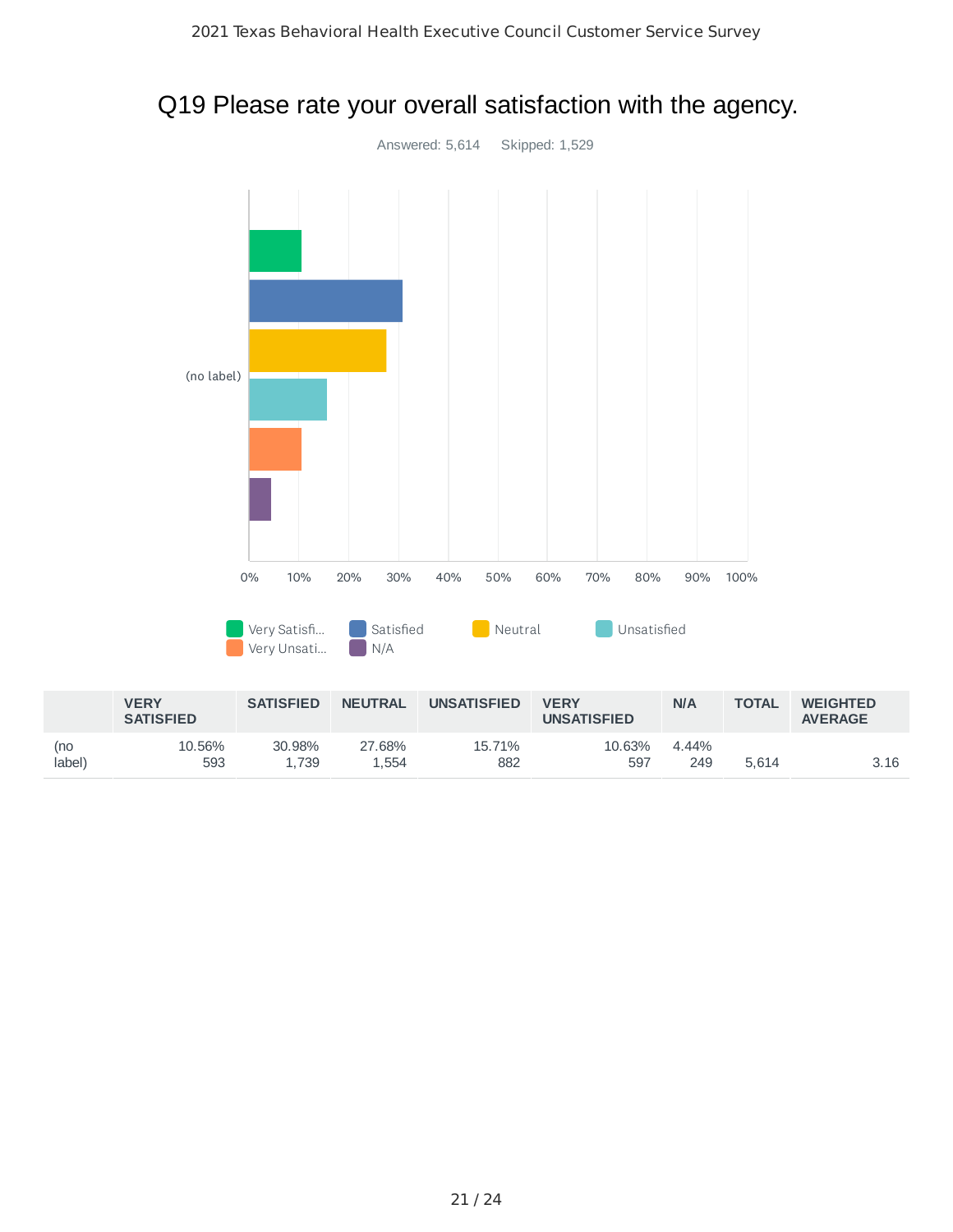## Q20 What functions or services do you feel the Executive Council does a good job of providing?

Answered: 2,466 Skipped: 4,677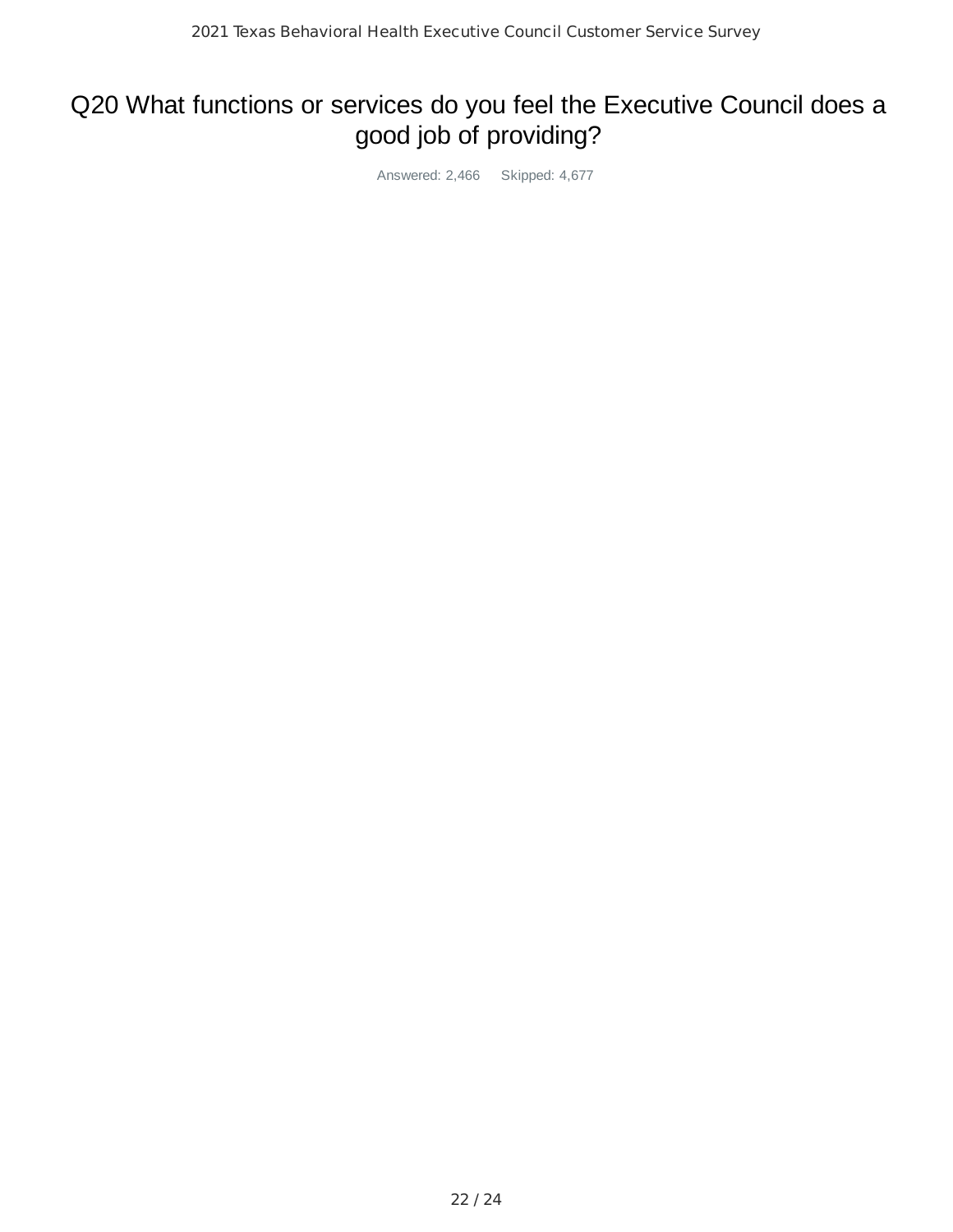## Q21 What functions or services do you feel the Executive Council needs to improve upon?

Answered: 2,869 Skipped: 4,274